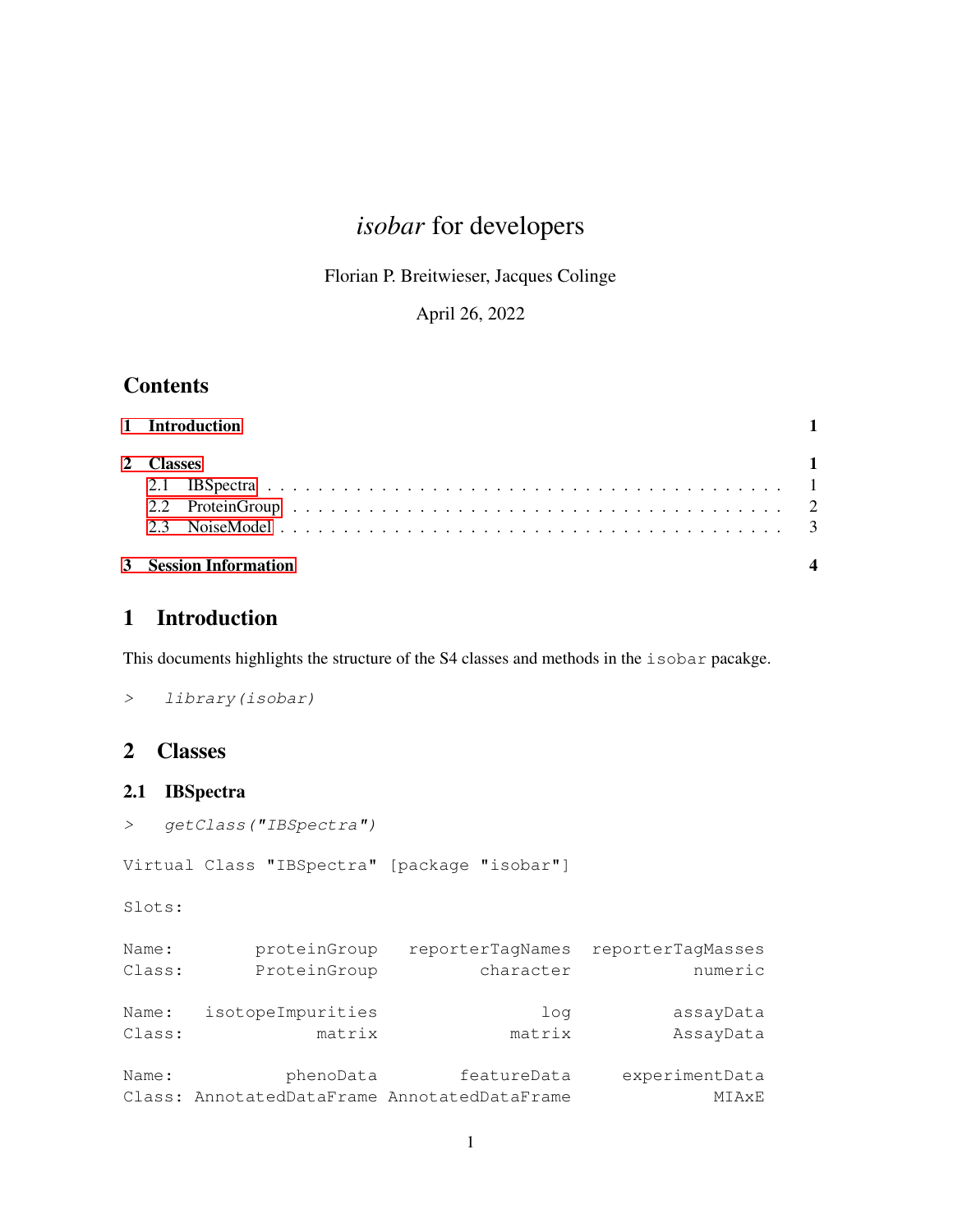```
Name: annotation protocolData .__classVersion_
Class: character AnnotatedDataFrame Versions
Extends:
Class "eSet", directly
Class "VersionedBiobase", by class "eSet", distance 2
Class "Versioned", by class "eSet", distance 3
Known Subclasses:
Class "iTRAQSpectra", directly
Class "TMTSpectra", directly
Class "iTRAQ4plexSpectra", by class "iTRAQSpectra", distance 2
Class "iTRAQ8plexSpectra", by class "iTRAQSpectra", distance 2
Class "TMT2plexSpectra", by class "TMTSpectra", distance 2
Class "TMT6plexSpectra", by class "TMTSpectra", distance 2
Class "TMT6plexSpectra2", by class "TMTSpectra", distance 2
Class "TMT10plexSpectra", by class "TMTSpectra", distance 2
```
identifications and quantitative values. Spectrums are identified as stemming from distinct peptides, and quantitative information of each spectrum are extracted from a certain  $m/z$  region.

 $IBSpectra$  class holds this qualitative and quantitative information. It is a virtual class. It extends eSet from Biobase to store meta-information of spectrum identifications and quantitative information  $(m/z)$  and intensity) of reporter tags. eSet is extended by slots for protein grouping, tag names, tag masses and isotope impurity correction matrix.

ProteinGroup objects store the mapping and grouping of peptide level identifications to protein identifications.

IBSpectra is a virtual class. Currently used isobaric tagging kits iTRAQ 4plex and 8plex, and TMT 2plex and 6plex are implemented in the iTRAQ4plexSpectra, iTRAQ8plexSpectra, TMT2plexSpectra, TMT6plexSpectr and TMT10plexSpectr, respectively. These are subclasses of iTRAQSpectra and TMTSpectra, resp. which in turn are virtual subclasses of IBSpectra.

#### <span id="page-1-0"></span>2.2 ProteinGroup

```
> getClass("ProteinGroup")
```

```
Class "ProteinGroup" [package "isobar"]
```
Slots:

| Name:  | spectrumToPeptide  | spectrumId      |
|--------|--------------------|-----------------|
| Class: | character          | data.frame      |
| Name:  | peptideSpecificity | peptideNProtein |
| Class: | data.frame         | matrix          |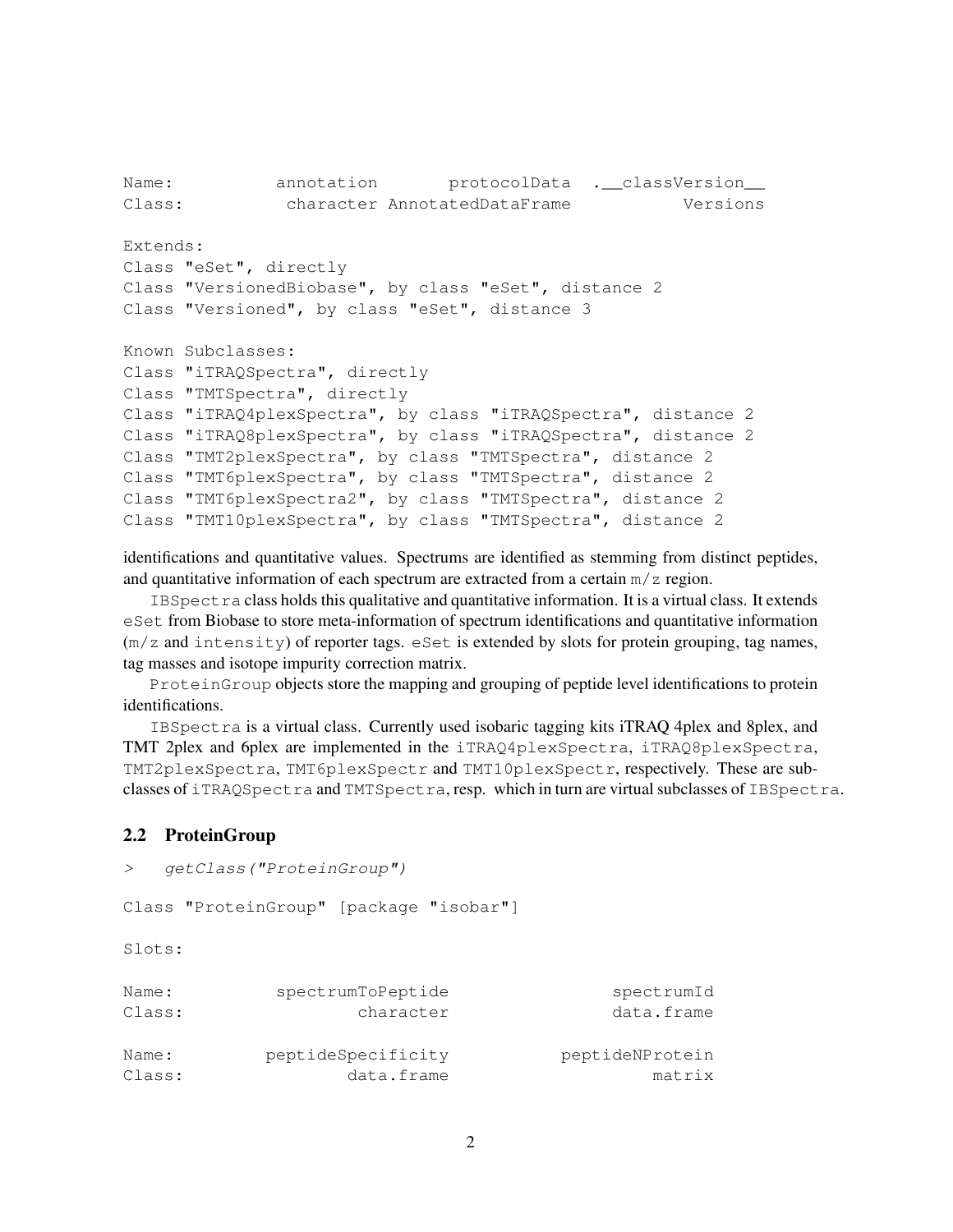```
Name: indistinguishableProteins proteinGroupTable
Class: character data.frame
Name: overlappingProteins isoformToGeneProduct
Class: matrix data.frame
Name: proteinInfo peptideInfo
Class: data.frame data.frame
Name: .__classVersion__
Class: Versions
Extends:
Class "VersionedBiobase", directly
Class "Versioned", by class "VersionedBiobase", distance 2
```
mapped back to proteins. This mapping leads to protein groups, which explain the observed peptides according to the parsimony law.

A ProteinGroup object is generated when a IBSpectra object is created by readIBSpectra. Protein to peptide to spectrum mapping is extracted from a suitable identication format<sup>[1](#page-2-1)</sup>

#### <span id="page-2-0"></span>2.3 NoiseModel

```
> getClass("NoiseModel")
Virtual Class "NoiseModel" [package "isobar"]
Slots:
Name: ha.region low.intensity https://www.file.com/mathemater/
Class: numeric numeric function numeric
Name: .__classVersion__
Class: Versions
Extends:
Class "VersionedBiobase", directly
Class "Versioned", by class "VersionedBiobase", distance 2
Known Subclasses: "ExponentialNoANoiseModel", "ExponentialNoiseModel", "InverseNo:
"InverseNoANoiseModel", "GeneralNoiseModel"
```
in the spectrum-level ratios of a certain experimental setup.

<span id="page-2-1"></span><sup>&</sup>lt;sup>1</sup>IBSpectra CSV, and MzIdentML format. Mascot DAT and Phenyx pidres.xml format converters to IBSpectra format are provided.